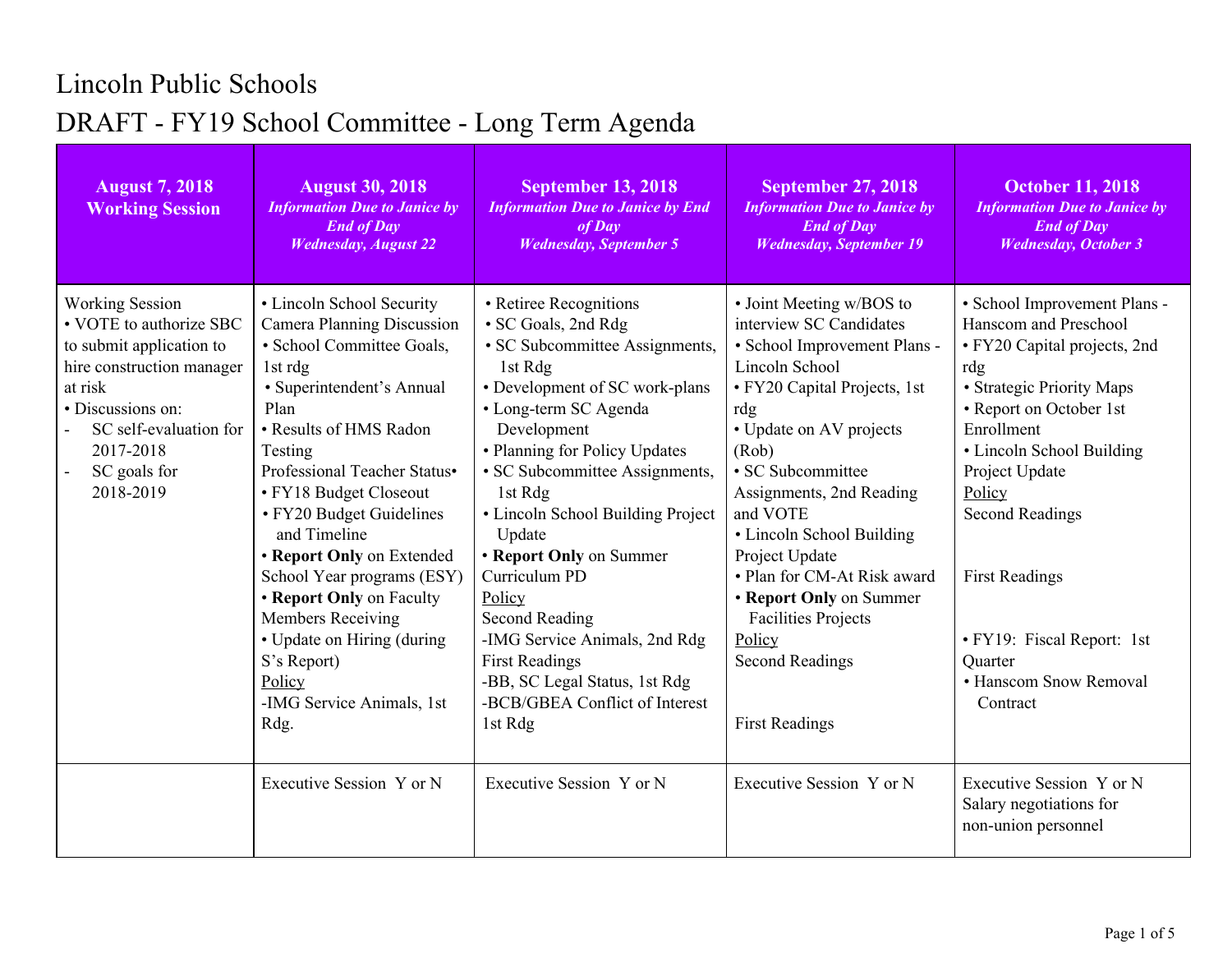## Lincoln Public Schools DRAFT FY19 School Committee - Long Term Agenda

| <b>October 25, 2018</b><br><b>Information Due to</b><br><b>Janice by End of Day</b><br><b>Wednesday, October 17</b>                                                                  | <b>November 8, 2018</b><br><b>Information Due to</b><br><b>Janice by End of Day</b><br><b>Wednesday, October 31</b>                                                                                                                                                                                                                                                                     | <b>November 29, 2018</b><br><b>Information Due to</b><br><b>Janice by End of Day</b><br><b>Monday, November 19</b>                                                                                                                    | <b>December 13, 2018</b><br><b>Information Due to</b><br><b>Janice by End of Day</b><br><b>Wednesday, December 5</b><br><b>Only 1 meeting in</b><br>December redistribute<br>other items?                                                               | <b>January 10, 2019</b><br><b>Information Due to Janice</b><br>by End of Day<br><b>Wednesday</b> , January 2                                                                                                                                                                                                                                                                        | <b>January 24, 2019</b><br><b>Information Due to</b><br><b>Janice by End of Day</b><br><b>Wednesday, January 16</b>                                                                                                                                                                                                                                                                                                            |
|--------------------------------------------------------------------------------------------------------------------------------------------------------------------------------------|-----------------------------------------------------------------------------------------------------------------------------------------------------------------------------------------------------------------------------------------------------------------------------------------------------------------------------------------------------------------------------------------|---------------------------------------------------------------------------------------------------------------------------------------------------------------------------------------------------------------------------------------|---------------------------------------------------------------------------------------------------------------------------------------------------------------------------------------------------------------------------------------------------------|-------------------------------------------------------------------------------------------------------------------------------------------------------------------------------------------------------------------------------------------------------------------------------------------------------------------------------------------------------------------------------------|--------------------------------------------------------------------------------------------------------------------------------------------------------------------------------------------------------------------------------------------------------------------------------------------------------------------------------------------------------------------------------------------------------------------------------|
| • Review State of the<br>Town Agenda<br>•Update on HPS project<br>• Update on Lincoln<br><b>School Building Project</b><br>Policy<br><b>Second Readings</b><br><b>First Readings</b> | • Presentation of FY20<br>Preliminary Budget --<br>Central Office<br>Administrators,<br>principals and<br>coordinators<br>• 2018-2019 Key Yearly<br><b>Measures Report</b><br>• Update on Lincoln<br><b>School Building Project</b><br>• Plan for award of<br>OPM and Project<br>Designer<br>Policy<br><b>Second Readings</b><br><b>First Readings</b><br>• IFB Lincoln Bus<br>Contract | • FY20 Budget<br>Discussion - invite<br>public discussion for<br>budget<br>· Discussion re: security<br>cameras<br>• Update on Lincoln<br><b>School Building Project</b><br>Policy<br><b>Second Readings</b><br><b>First Readings</b> | • FY20 Budget<br>Discussion<br>• 2019-2020 School<br>Calendar: 1st Reading<br>• Update on Lincoln<br><b>School Building Project</b><br>Bonding and next steps<br>•Award OPM and<br>Project<br>Policy<br><b>Second Readings</b><br><b>First Readings</b> | • 2019-2020 School<br>Calendar: 2nd Reading<br>and Vote<br>• FY20 Budget Hearing<br>• Mid-Year 2018 - 2019<br>Strategic Plan Report<br>(All Priorities)<br>• Review Superintendent<br><b>Eval Process</b><br>• Lincoln Agency Annual<br>Report/Town Annual<br>Report: Planning<br>Policy<br><b>Second Readings</b><br><b>First Readings</b><br>• FY19 Fiscal Report:<br>2nd Quarter | • School Committee<br>Vote on FY20<br>proposed budget<br>· Superintendent<br>Mid-Cycle Report<br>on Progress towards<br>Goals<br>• Mid-Year 2018 - 19<br>Strategic Plan<br>Report (All<br>Priorities)<br>• Review Superinten.<br><b>Eval Process Planning</b><br><b>Annual Plan Goals</b><br>• Report Only on<br>Food Services<br>Policy<br><b>Second Readings</b><br><b>First Readings</b><br>• Award Lincoln Bus<br>Contract |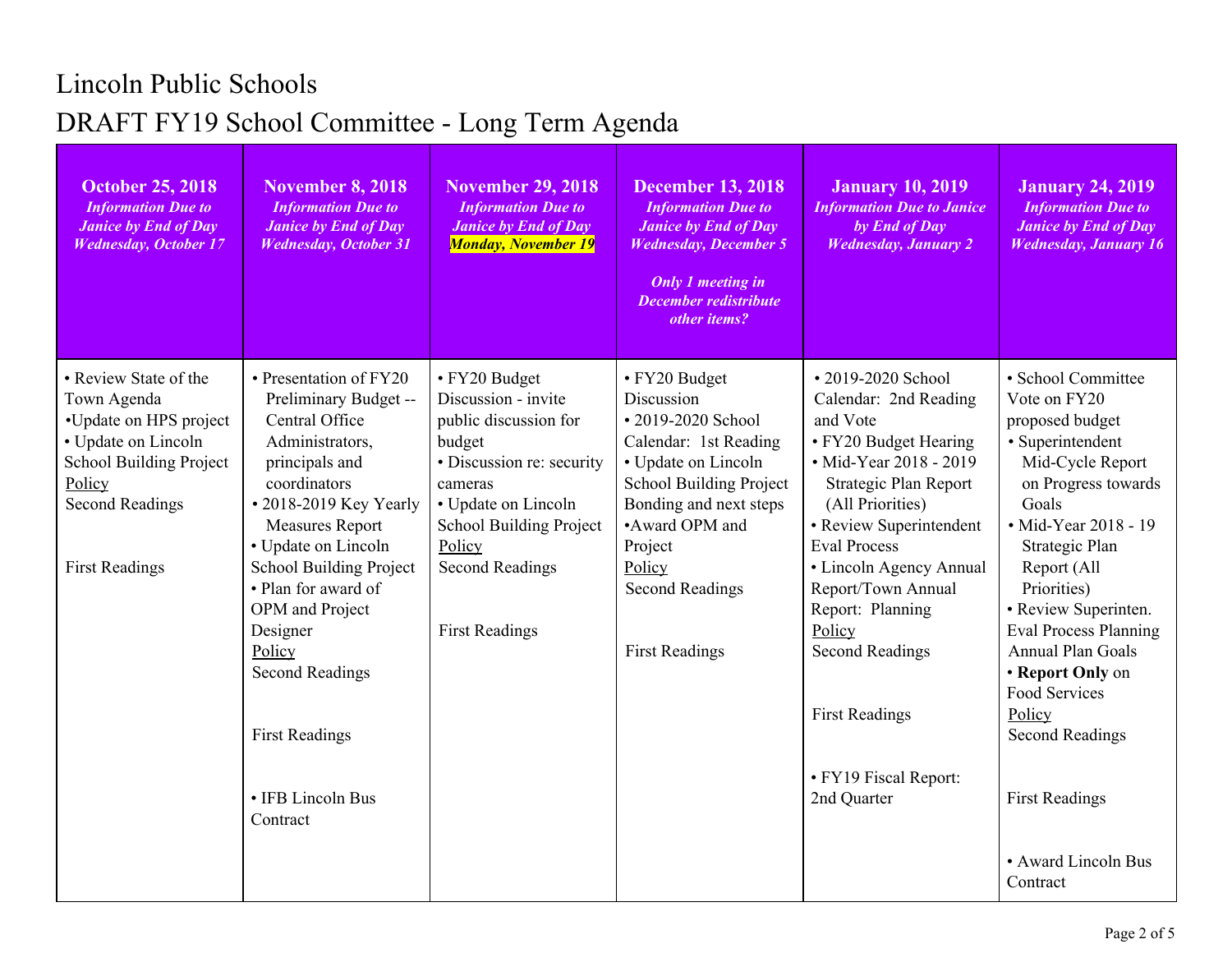| <b>Executive Session</b><br>Y or N | <b>Executive Session</b><br>Y or N | <b>Executive Session</b> | <b>Executive Session</b><br>Y or N | <b>Executive Session</b><br>Planning for non-union<br>wages and secretarial<br>negotiations | <b>Executive Session</b><br>Planning for non-union<br>wages and secretarial<br>negotiations |
|------------------------------------|------------------------------------|--------------------------|------------------------------------|---------------------------------------------------------------------------------------------|---------------------------------------------------------------------------------------------|
|------------------------------------|------------------------------------|--------------------------|------------------------------------|---------------------------------------------------------------------------------------------|---------------------------------------------------------------------------------------------|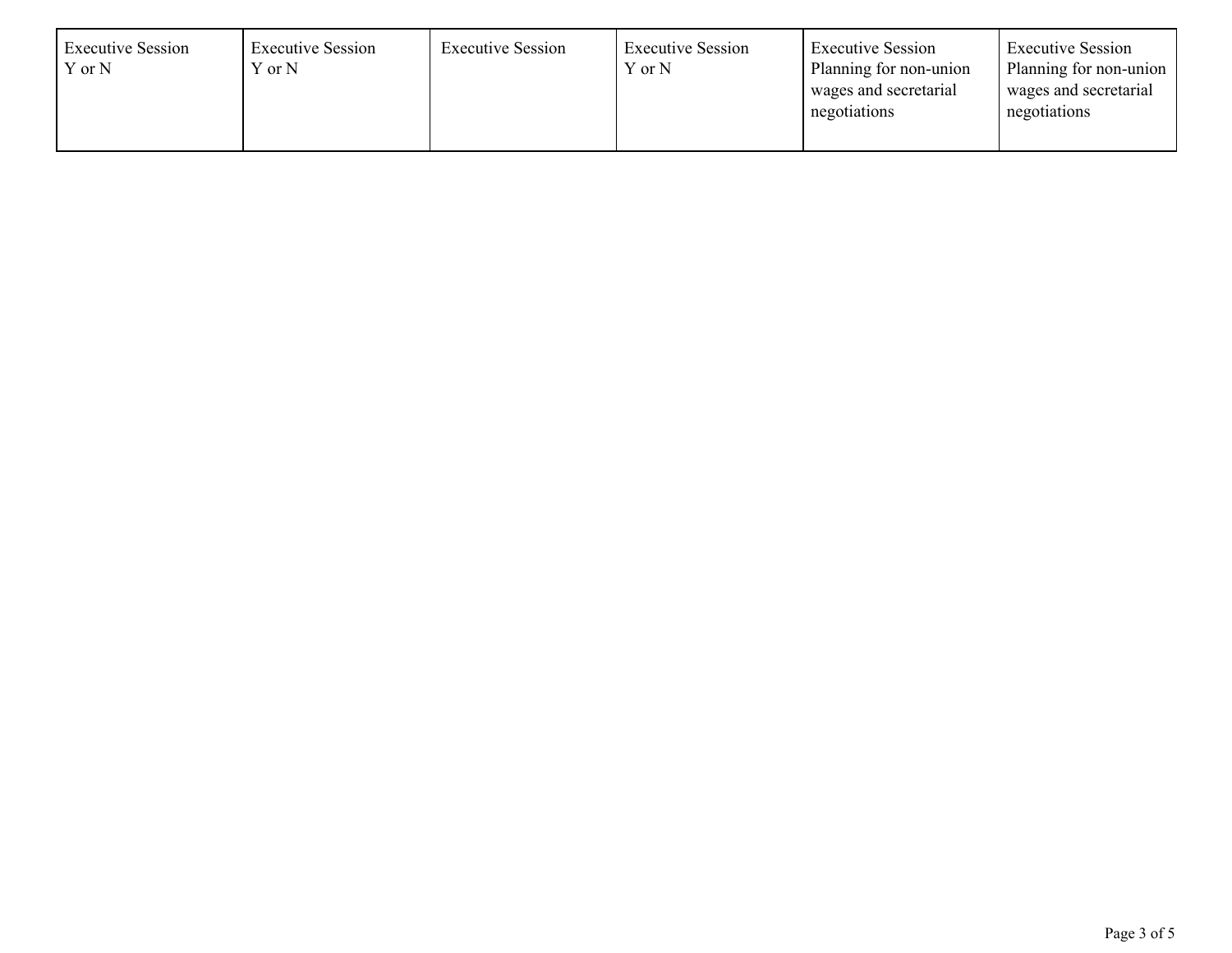## Lincoln Public Schools DRAFT FY19 School Committee - Long Term Agenda

| <b>February 7, 2019</b><br><b>Information Due to</b><br><b>Janice by End of Day</b><br><b>Wednesday, January 30</b>                                                                                                                                                                                                                                       | <b>February 28, 2019</b><br><b>Information Due to Janice</b><br>by End of Day<br><b>Wednesday, February 13</b>                                                            | <b>March 14, 2019</b><br><b>Information Due to</b><br><b>Janice by End of Day</b><br><b>Wednesday</b> , March 6                                                                                                                                           | <b>March 28, 2019</b><br><b>Information Due to Janice</b><br>by End of Day<br><b>Wednesday, March 20</b>                                            | <b>April 11, 2019</b><br><b>Information Due to</b><br><b>Janice by End of Day</b><br><b>Wednesday</b> , April 3                                                                                                                                                                                                                                                                          | <b>April 25, 2019</b><br>No reports due                                                                                                                                          |
|-----------------------------------------------------------------------------------------------------------------------------------------------------------------------------------------------------------------------------------------------------------------------------------------------------------------------------------------------------------|---------------------------------------------------------------------------------------------------------------------------------------------------------------------------|-----------------------------------------------------------------------------------------------------------------------------------------------------------------------------------------------------------------------------------------------------------|-----------------------------------------------------------------------------------------------------------------------------------------------------|------------------------------------------------------------------------------------------------------------------------------------------------------------------------------------------------------------------------------------------------------------------------------------------------------------------------------------------------------------------------------------------|----------------------------------------------------------------------------------------------------------------------------------------------------------------------------------|
| Check to see if any<br>appointments need to be<br>made for deCordova,<br>Library, or Scholarship<br>Committee<br>• Review Town Meeting<br>Warrants/Capital<br>Projects<br>• Lincoln Agency<br>Annual Report/Town<br>Annual Report: 1st<br>Reading<br>• Mid-Cycle Review of<br>Superintendent<br>Policy<br><b>Second Readings</b><br><b>First Readings</b> | • School Choice Hearing<br>and VOTE<br>• Review and Discussion<br>of Town Meeting<br><b>Warrant Articles</b><br>Policy<br><b>Second Readings</b><br><b>First Readings</b> | • Review Town<br><b>Meeting Presentation</b><br>$\cdot$ Set 2019 - 2020<br><b>School Committee</b><br>Dates<br>• Building Use Fees &<br>Regulations<br>(Anti-Hazing)<br>• Student Activities<br>Policy<br><b>Second Readings</b><br><b>First Readings</b> | • Town Meeting follow<br>up<br>• Summer work hours<br>Policy<br><b>Second Readings</b><br><b>First Readings</b><br>• POD C License review<br>- Vote | · School Committee<br>Leadership<br>• Open Meeting Law<br>• Library Trustee<br>Report (Martin<br>Dermady)<br>• Establish Graduation<br>Dates<br>• Planning for xxxx<br><b>Strategic Planning</b><br>Forum<br>• Approval of METCO<br>and Employee<br>Children Enrollment<br>Requests<br>Policy<br><b>Second Readings</b><br><b>First Readings</b><br>• FY19 Fiscal Report:<br>3rd Quarter | •Student Survey Results<br><b>Question: HOLD</b><br><b>Agenda for Public</b><br><b>Forums on Strategic</b><br>Plan?<br>Policy<br><b>Second Readings</b><br><b>First Readings</b> |
| <b>Executive Session</b><br>Y or N                                                                                                                                                                                                                                                                                                                        | <b>Executive Session</b><br>Y or N                                                                                                                                        | <b>Executive Session</b><br>Y - Supt. Contract                                                                                                                                                                                                            | <b>Executive Session</b><br>Y or N                                                                                                                  | <b>Executive Session</b><br>Y or N                                                                                                                                                                                                                                                                                                                                                       | <b>Executive Session</b><br>Y or N                                                                                                                                               |